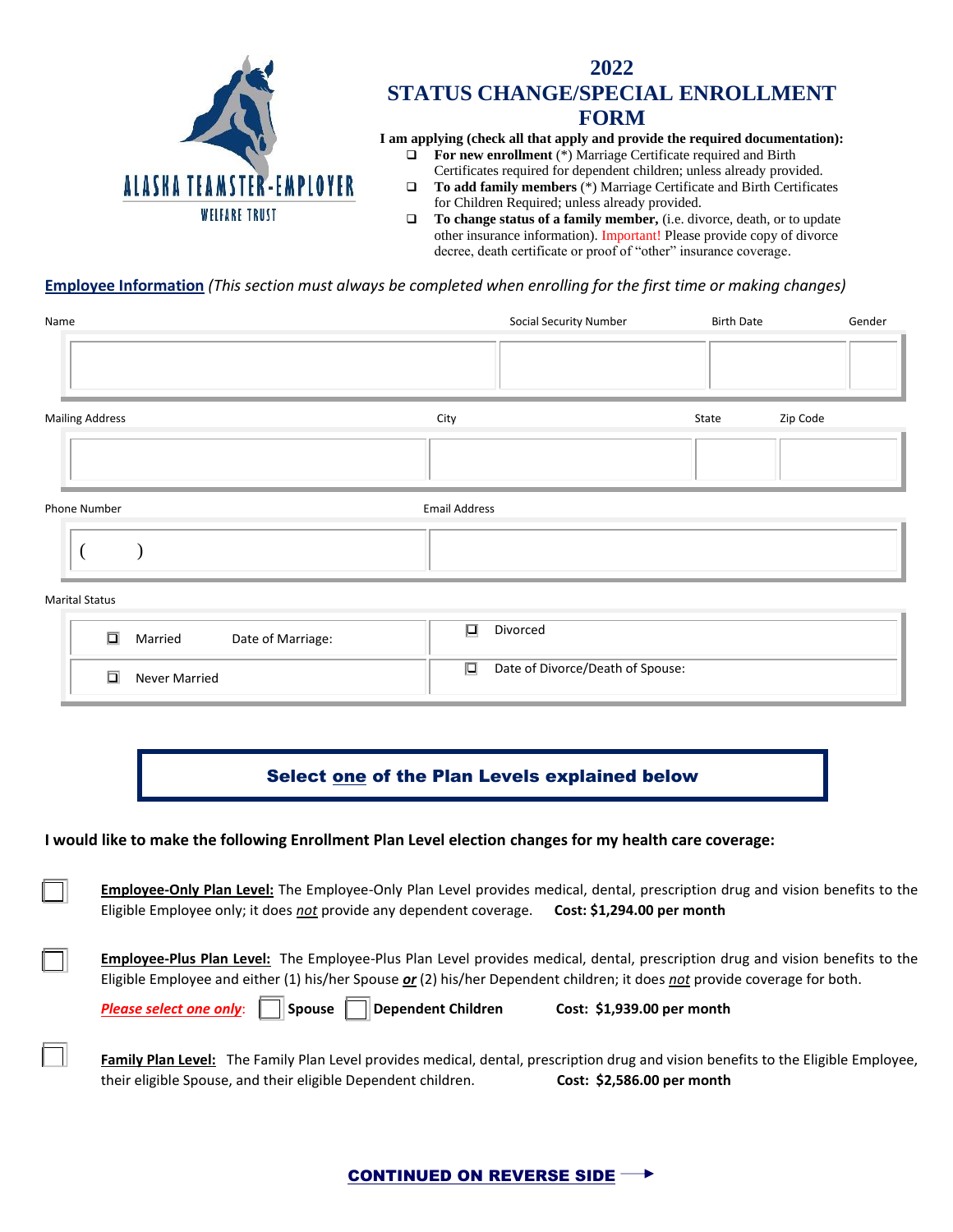#### **SPOUSE AND DEPENDENT INFORMATION: All information requested must be completed. If any item is not applicable, write "N/A"**

| <b>Add</b> | <b>Terminate</b> | <b>Relationship</b>                                                         | <b>Social Security</b><br><b>Number</b><br><b>REQUIRED</b> | <b>Full, Legal First</b><br><b>Name</b> | $\underline{\mathbf{M}}$ | <b>Full, Legal Last Name</b> | <b>Gender</b><br>F/M | Date of<br><b>Birth</b><br><b>MO/DA/YR</b> | Is this<br>dependent<br>covered by<br>another<br>plan?<br>(See below) |
|------------|------------------|-----------------------------------------------------------------------------|------------------------------------------------------------|-----------------------------------------|--------------------------|------------------------------|----------------------|--------------------------------------------|-----------------------------------------------------------------------|
|            |                  | <b>Spouse</b>                                                               |                                                            |                                         |                          |                              |                      |                                            | $Y\Box\hskip 1mm N\Box$                                               |
|            |                  | <b>Child</b><br>Natural/Adopted $\hfill\Box$<br>Step Child $\Box$<br>*Other |                                                            |                                         |                          |                              |                      |                                            | $Y \Box N \Box$                                                       |
|            |                  | <b>Child</b><br>Natural/Adopted $\Box$<br>Step Child $\Box$<br>*Other       |                                                            |                                         |                          |                              |                      |                                            | $Y \square N \square$                                                 |
|            |                  | <b>Child</b><br>Natural/Adopted $\Box$<br>Step Child $\Box$<br>*Other       |                                                            |                                         |                          |                              |                      |                                            | $Y \square N \square$                                                 |
|            |                  | <b>Child</b><br>Natural/Adopted $\Box$<br>Step Child $\Box$<br>*Other       |                                                            |                                         |                          |                              |                      |                                            | $Y \square N \square$                                                 |

### OTHER CURRENT COVERAGE**:**

## ➢**For the purpose of** *Coordination of Benefits***, please provide other insurance information that you or your covered dependents have in the space below:**

| Insurance Carrier's Name: |                |  |
|---------------------------|----------------|--|
| Policy/ID Number:         | Group Number:  |  |
| Telephone Number:         | Policy Holder: |  |
| Covered dependents:       |                |  |
|                           |                |  |

\_\_\_\_\_\_\_\_\_\_\_\_\_\_\_\_\_\_\_\_\_\_\_\_\_\_\_\_\_\_\_\_\_\_\_\_\_\_\_\_\_\_\_\_\_\_\_\_\_\_\_\_\_\_\_\_\_\_\_\_\_\_\_\_\_\_\_\_\_\_\_\_\_\_\_\_\_\_\_\_\_\_\_\_\_\_\_\_\_\_\_\_\_\_\_\_\_\_

Note: If you or your dependents become eligible for and/or enrolled in other coverage you are required to notify the plan in writing within 60 days. Failure to notify the plan of other coverage and/or any false statements or misrepresentation on this form is considered fraudulent and may result in retroactively terminating plan coverage and you will be responsible for reimbursement for all amounts paid in connection with such coverage, including claims incurred.

| Is the insurance of any above dependents by a divorce decree/court order? $\Box$ No $\Box$ Yes |  |  |  |
|------------------------------------------------------------------------------------------------|--|--|--|
|------------------------------------------------------------------------------------------------|--|--|--|

If yes, please include the portion of the decree that shows responsibility for medical expenses (unless already provided).

\*CHILD CUSTODY INFORMATION: An employee's dependents as defined in the summary plan description. Please provide custody information including where the child resides, who has legal custody, and a copy of divorce decrees, court orders, and Qualified Child Medical Support Orders as applicable (unless already provided).

I certify that I have read the instructions and that the above information is complete and accurate. I also certify that all claims submitted will be only for me or for my dependents that are eligible for benefits under the plan. I understand that I will be responsible to reimburse the Trust fund for all amounts paid in connection with claims for me or my dependents if I make any false statements or misrepresentation in this form or in any claim form or if I conceal any information pertaining to any such claims. I agree to provide the Trust Fund, upon request, with verification of any information.

| PLEASE |   |
|--------|---|
| SIGN   | ۹ |

 $\overline{a}$ 

SIGN X \_\_\_\_\_\_\_\_\_\_\_\_\_\_\_\_\_\_\_\_\_\_\_\_\_\_\_\_\_\_\_\_\_\_\_\_\_\_\_\_\_\_\_\_\_\_\_\_\_\_\_\_\_\_\_\_\_\_\_\_\_\_\_\_\_\_\_\_\_\_\_\_\_\_\_\_\_Date Signed\_\_\_\_\_\_\_\_\_\_\_\_\_\_\_\_\_\_\_\_\_\_\_\_\_\_\_\_\_\_\_\_\_\_\_